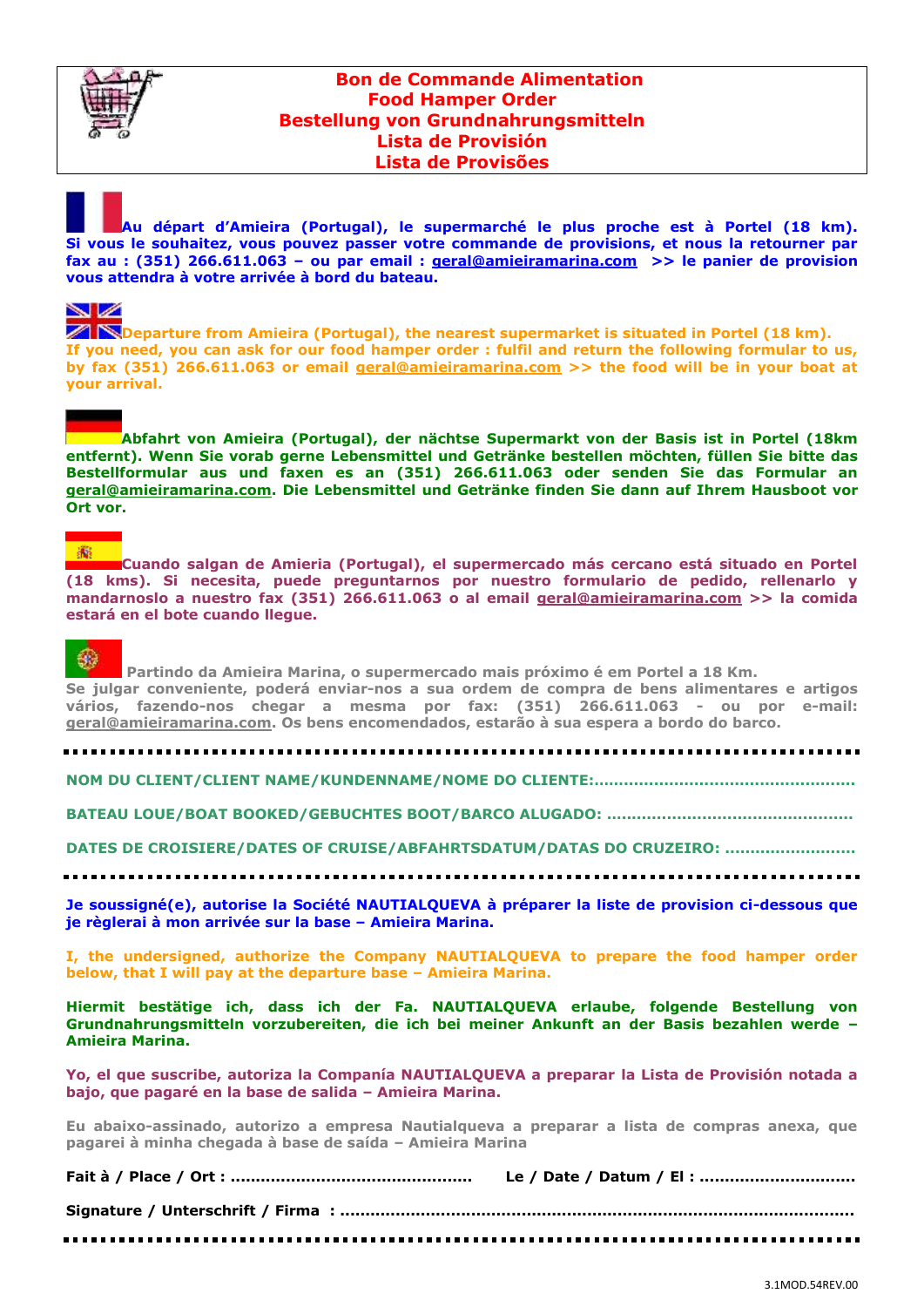| <b>Produtos</b>                          | <b>Produits</b>                      | <b>Products</b><br>NИ<br>ZN            | <b>Produkte</b>                     | <b>Productos</b><br>譱           | Preço unitário<br><b>Prix unitaire</b><br><b>Einzelpreis</b><br><b>Unit price</b><br><b>Precio unitario</b> | <b>Quantidade</b><br><b>Quantité</b><br><b>Quantity</b><br>Anzahl<br><b>Cantidad</b> | <b>Total</b><br><b>Gesamt</b> |
|------------------------------------------|--------------------------------------|----------------------------------------|-------------------------------------|---------------------------------|-------------------------------------------------------------------------------------------------------------|--------------------------------------------------------------------------------------|-------------------------------|
| Arroz (1Kg)                              | Riz (1Kg)                            | Rice (1Kg)                             | Reis (1Kg)                          | Arroz (1kg)                     | 2.10€                                                                                                       |                                                                                      |                               |
| Esparguete<br>(500g)                     | Spaghetti<br>(500g)                  | Spaghetti<br>(500g)                    | Spaghetti<br>(500g)                 | Espagueti<br>(500g)             | 2.80€                                                                                                       |                                                                                      |                               |
| Lasanha<br>(500g)                        | Lasagne<br>(500g)                    | Lasagne<br>(500g)                      | Lasagne<br>(500g)                   | Lasaña<br>(500g)                | 2.60€                                                                                                       |                                                                                      |                               |
| Macarrão<br>(500g)                       | Macaroni<br>(500g)                   | Macaroni<br>(500g)                     | Makkaroni<br>(500g)                 | Macarrones<br>(500g)            | 1.50€                                                                                                       |                                                                                      |                               |
| Queijo<br>Parmesão<br>(150g)             | Fromage<br>Parmesan<br>(150g)        | Parmesan<br>Cheese<br>(150g)           | Parmesankäs<br>e (150g)             | Queso<br>parmesano<br>(150g)    | 10.00€                                                                                                      |                                                                                      |                               |
| <b>Batatas</b><br>(1kg)                  | Pommes de<br>terre $(1Kg)$           | Potatoes<br>(1Kq)                      | Kartoffeln<br>(1kg)                 | Patatas<br>(1kg)                | 2.10€                                                                                                       |                                                                                      |                               |
| <b>Batatas Fritas</b><br>(200g)          | Frites<br>(200g)                     | Crisps<br>(200g)                       | Pommes<br>(200g)                    | Patatas fritas<br>(200g)        | 2.00€                                                                                                       |                                                                                      |                               |
| Pão de forma<br>(600g)                   | Pain de mie<br>(600g)                | Loaf of Bread<br>(600q)                | Toast-Brot<br>(600g)                | Pan sandwich<br>(600g)          | 3.50€                                                                                                       |                                                                                      |                               |
| <b>Bolachas</b>                          | <b>Biscuits</b>                      | <b>Biscuits</b>                        | Kekse                               | Galletas                        | 3.00€                                                                                                       |                                                                                      |                               |
| (800g)                                   | (800g)                               | (800q)                                 | (800g)                              | (800g)                          |                                                                                                             |                                                                                      |                               |
| <b>Bolachas</b><br>choc.<br>Oreos (176g) | <b>Biscuits</b><br>chocol.<br>(176g) | Chocolate<br><b>Biscuits</b><br>(176g) | Schokoladen<br>kek<br>(176g)        | Galletas<br>chocolate<br>(176g) | 3.00€                                                                                                       |                                                                                      |                               |
| Açúcar (1Kg)                             | Sucre (1Kg)                          | Sugar (1Kg)                            | Zucker (1Kg)                        | Azucar (1kg)                    | 2.00€                                                                                                       |                                                                                      |                               |
| Adoçante                                 | Edulcorant                           | Artif.                                 | Süßstoff                            | Sacarina                        |                                                                                                             |                                                                                      |                               |
| (100)<br>unidades)                       | $(100 \text{ units})$                | Sweetener<br>(100 portions)            | (100 Stück)                         | (100 unidades)                  | 2.00€                                                                                                       |                                                                                      |                               |
| Chocolate em                             | Chocolat                             | Chocolate                              | Nougatcreme                         | Chocolate                       |                                                                                                             |                                                                                      |                               |
| рó<br>(400q)                             | tartiner<br>(400g)                   | Spread<br>(400q)                       | (400g)                              | polvo<br>(400g)                 | 5.10€                                                                                                       |                                                                                      |                               |
| Café solúvel<br>(100g)                   | Café<br>instantané                   | <b>Instant Coffe</b><br>(100g)         | Instant<br>Kaffee                   | Café soluble<br>(100g)          | 4.00€                                                                                                       |                                                                                      |                               |
|                                          | (100q)                               |                                        | (100q)                              |                                 |                                                                                                             |                                                                                      |                               |
| Descafeinado<br>(100g)                   | Café<br>décaféiné<br>(100g)          | Decaffeinate<br>d Coffe<br>(100g)      | Entkofinierte<br>r Kaffee<br>(100g) | Descafeinado<br>(100g)          | 4.00€                                                                                                       |                                                                                      |                               |
| Chá (10 unid.)                           | Thé (10<br>unités)                   | Tea $(10$<br>port.)                    | Tee (10<br>Beutel)                  | Té (10 Unid.)                   | 2.00€                                                                                                       |                                                                                      |                               |
| Leite (1litro)                           | Lait (1 litre)                       | Mile (1 Litre)                         | Milch (1Liter)                      | Leche (1 litro)                 | 1.50€                                                                                                       |                                                                                      |                               |
| Corn Flakes<br>(375g)                    | Corn Flakes<br>(375g)                | Corn Flakes<br>(375g)                  | Cornflakes<br>(375g)                | Cereales<br>(375q)              | 3.00€                                                                                                       |                                                                                      |                               |
| Manteiga                                 | Beurre                               | <b>Butter</b>                          | <b>Butter</b>                       | Mantequila                      |                                                                                                             |                                                                                      |                               |
| (125g)                                   | (125g)                               | (125g)                                 | (125g)                              | (125g)                          | 3.00€                                                                                                       |                                                                                      |                               |
| Queijo<br>(200g)                         | Fromage<br>(200g)                    | Cheese<br>(200q)                       | Käse<br>(200g)                      | Queso<br>(200g)                 | 3.50€                                                                                                       |                                                                                      |                               |
| Camembert<br>(250g)                      | Camembert<br>(250g)                  | Camembert<br>(250g)                    | Camembert<br>(250g)                 | Camembert<br>(250g)             | 5.00€                                                                                                       |                                                                                      |                               |
| Flamengo<br>600g)                        | Gouda<br>(600 g)                     | Gouda<br>(600g)                        | Gouda<br>(600g)                     | Gouda<br>(600g)                 | 7.00€                                                                                                       |                                                                                      |                               |
| Iogurtes<br>naturais                     | Yaourt<br>nature                     | Natural<br>Yoghurt                     | Naturjoghurt<br>(4x125g)            | Yogourt<br>natural              | 3.00€                                                                                                       |                                                                                      |                               |
| (4x125g)                                 | (4x125g)<br>Yaourt fruits            | (4x125g)<br>Fruit Yoghurt              | Fruchtjoghur                        | (4x125g)<br>Yogourt frutas      |                                                                                                             |                                                                                      |                               |
| Iogurtes fruta<br>(8x125g)               | (8x125g)                             | (8x125g)                               | t(8x125g)                           | (8x125g)                        | 4.00€                                                                                                       |                                                                                      |                               |
| Compotas<br>(345g)                       | Compote<br>(345g)                    | Jam<br>(345g)                          | Fruchtkompo<br>tt (345g)            | Compota<br>(345g)               | 3.80€                                                                                                       |                                                                                      |                               |
| Marmelada<br>(900g)                      | Marmelade<br>(900g)                  | Marmalade<br>(900g)                    | Konfitüre<br>(900g)                 | Mermelada<br>(900g)             | 3.00€                                                                                                       |                                                                                      |                               |
| Fiambre<br>(200g)                        | Jambon Cuit<br>(200g)                | Cooked Ham<br>(200g)                   | Aufschnitt<br>(200g)                | Jamón dulce<br>(200g)           | 3.00€                                                                                                       |                                                                                      |                               |
| Bacon<br>(200g)                          | Bacon<br>(200g)                      | Bacon<br>(200g)                        | Speck<br>(200g))                    | Bacon<br>(200g)                 | 6.00€                                                                                                       |                                                                                      |                               |
| Presunto                                 | Jambon                               | Ham                                    | Schinken                            | Jamón                           | 6.00€                                                                                                       |                                                                                      |                               |
| (100g)                                   | (100g)                               | (100g)                                 | (100g)                              | (100g)                          |                                                                                                             |                                                                                      |                               |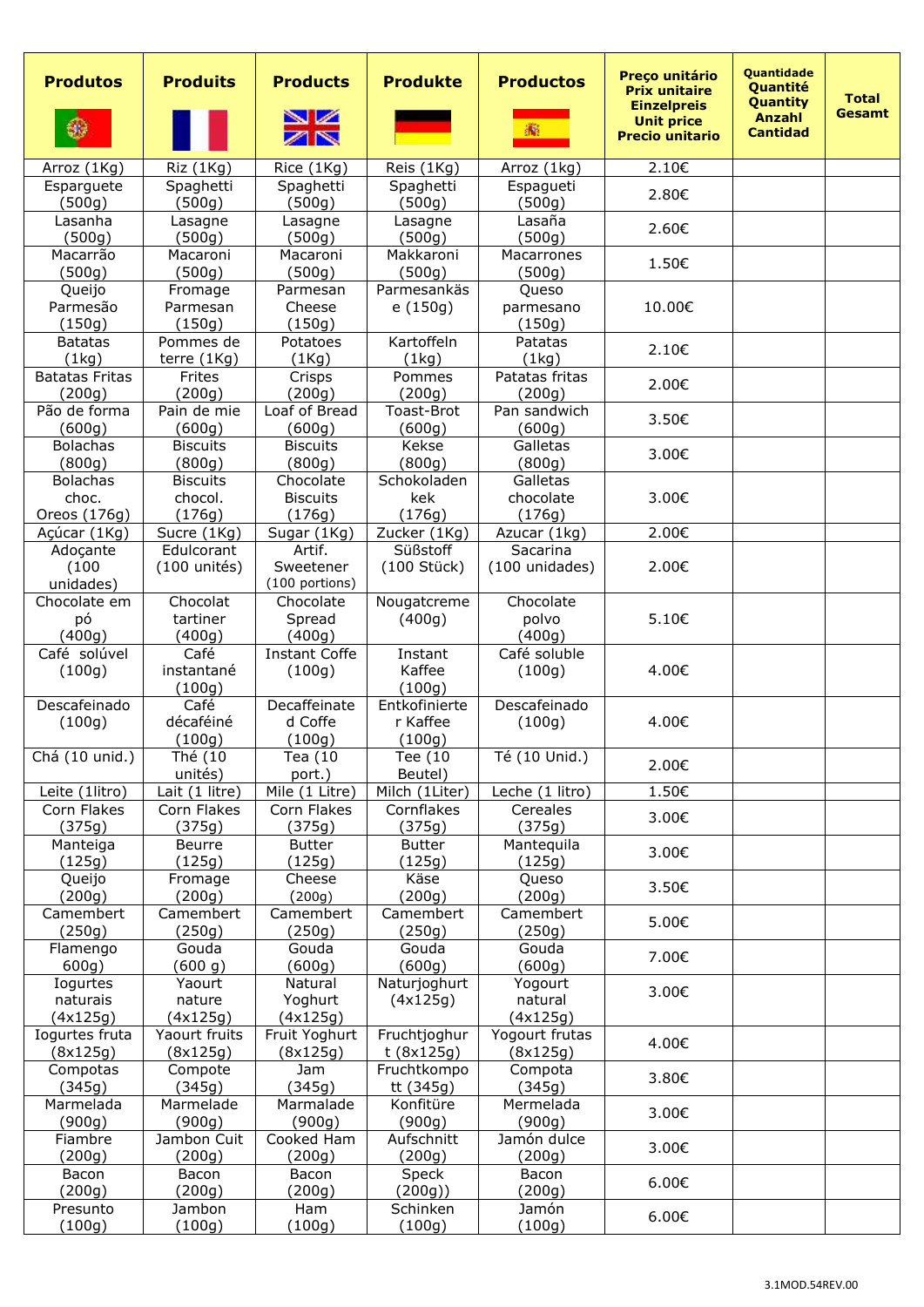| <b>Produtos</b>                  | <b>Produits</b>                | <b>Products</b><br>VZ<br>ZN        | <b>Produkte</b>              | <b>Productos</b><br>譱。           | Preço unitário<br><b>Prix unitaire</b><br><b>Einzelpreis</b><br><b>Unit price</b><br><b>Precio unitario</b> | <b>Quantidade</b><br>Quantité<br><b>Quantity</b><br><b>Anzahl</b><br><b>Cantidad</b> | <b>Total</b><br>Gesamt |
|----------------------------------|--------------------------------|------------------------------------|------------------------------|----------------------------------|-------------------------------------------------------------------------------------------------------------|--------------------------------------------------------------------------------------|------------------------|
| Salsicha                         | Saucisse de                    | Frankfurters                       | Frankfurter                  | Salchichas de                    |                                                                                                             |                                                                                      |                        |
| Frankfurt                        | Francfort                      | $(10 \text{ unity})$               | Würstchen                    | frankfurt                        | 5.00€                                                                                                       |                                                                                      |                        |
| (10 unidades)<br>Farinha (1Kg)   | (10 unités)                    |                                    | (10 Stück)<br>Mehl (1 Kg)    | (10 unidades)                    | 1.30€                                                                                                       |                                                                                      |                        |
| Sopa                             | Farine (1 Kg)<br>Soupe         | Flour (1kg)<br><b>Instant Soup</b> | Instant-                     | Harina (1kg)<br>Sopa             |                                                                                                             |                                                                                      |                        |
| instantânea<br>(88g)             | instantané<br>(88g)            | (88g)                              | Suppe (88g)                  | instantánea<br>(88g)             | 2.00€                                                                                                       |                                                                                      |                        |
| Cogumelos<br>(355g)              | Champignon<br>s(355g)          | Mushrooms<br>(355g)                | Champignon<br>s (355g)       | Champiñones<br>(355g)            | 3.30€                                                                                                       |                                                                                      |                        |
| Ovos<br>(6 unidades)             | <b>Oeufs</b><br>(6 unités)     | Eggs<br>(Half Dozen)               | Eier<br>(6 Stück)            | Huevos<br>(6 unidades)           | 3.00€                                                                                                       |                                                                                      |                        |
| Água<br>(5 litros)               | Eau minérale<br>(5 litres)     | Mineral<br>Water (5 lit.)          | Wasser<br>(5 Liter)          | Água mineral<br>(5 litros)       | 1.50€                                                                                                       |                                                                                      |                        |
| Sumo de                          | Jus d'orange                   | Orange Juice                       | Orangensaft                  | Zumo de                          |                                                                                                             |                                                                                      |                        |
| laranja<br>$(1$ litro)           | $(1$ litre)                    | $(1$ litre)                        | $(1$ Liter)                  | naranja<br>$(1$ litro)           | 2.00€                                                                                                       |                                                                                      |                        |
| Sumo de<br>maçã                  | Jus de<br>pomme                | Apple Juice<br>$(1$ litre)         | Apfelsaft<br>$(1$ Liter)     | Zumo de<br>manzana               | 2.00€                                                                                                       |                                                                                      |                        |
| $(1$ litro)                      | $(1$ litre)                    |                                    |                              | $(1$ litro)                      |                                                                                                             |                                                                                      |                        |
| Coca cola<br>$(1.5$ litros)      | Coca cola<br>$(1.5$ litres)    | Coca Cola<br>$(1.5$ litres)        | Coca Cola<br>$(1.5$ Liter)   | Coca cola<br>$(1.5$ litros)      | 2.40€                                                                                                       |                                                                                      |                        |
| Seven-up                         | Seven-up                       | Seven-up                           | Seven-up                     | Seven-up                         |                                                                                                             |                                                                                      |                        |
| $(1.5$ litros)                   | $(1.5$ litres)                 | $(1.5$ litres)                     | $(1.5$ Liter)                | $(1.5$ litros)                   | 2.40€                                                                                                       |                                                                                      |                        |
| Vinho d'Ervideira<br>Vinho tinto | Vinho d'Ervideira<br>Vin rouge | Vinho d'Ervideira<br>Red Wine      | Vinho d'Ervideira<br>Rotwein | Vinhao d'Ervideira<br>Vino tinto | 13.00€                                                                                                      |                                                                                      |                        |
| $(75$ cl)                        | (75c)                          | (75c)                              | $(75$ cl)                    | (75c)                            |                                                                                                             |                                                                                      |                        |
| Vinho d'Ervideira<br>Vinho tinto | Vinho d'Ervideira<br>Vin Rouge | Vinho d'Ervideira<br>Red Wine      | Vinho d'Ervideira<br>Rotwein | Vinho d'Ervideira<br>Vino tinto  |                                                                                                             |                                                                                      |                        |
| (37.5c)                          | (37.5c)                        | (37.5c)                            | (37.5c)                      | (37.5c)                          | 7.00€                                                                                                       |                                                                                      |                        |
| Vinho d'Ervideira                | Vinho d'Ervideira              | Vinho d'Ervideira                  | Vinho d'Ervideira            | Vinho d'Ervideira                |                                                                                                             |                                                                                      |                        |
| Vinho branco<br>(75c)            | Vin blanc<br>(75c)             | White Wine<br>(75c)                | Weißwein<br>$(75$ cl)        | Vino blanco<br>(75c)             | 13.00€                                                                                                      |                                                                                      |                        |
| Vinho d'Ervideira                | Vinho d'Ervideira              | Vinho d'Ervideira                  | Vinho d'Ervideira            | Vinho d'Ervideira                |                                                                                                             |                                                                                      |                        |
| Vinho branco<br>(37.5c)          | Vin Blanc<br>(37.5c)           | White Wine<br>(37.5c)              | Weißwein<br>(37.5c)          | Vino blanco<br>(37.5c)           | 7.00€                                                                                                       |                                                                                      |                        |
| Vinho d'Ervideira                | Vinho d'Ervideira              | Vinho d'Ervideira                  | Vinho d'Ervideira            | Vinho d'Ervideira                |                                                                                                             |                                                                                      |                        |
| Vinho rosé                       | Vin rosé                       | Rosé Wine                          | Roséwein                     | Vino rosé                        | 13.00€                                                                                                      |                                                                                      |                        |
| (75c)<br>Espumante               | (75c)<br>Champagne             | (75c)<br>Champagne                 | (75 cl)<br>Sekt              | (75cl)<br>Cava                   |                                                                                                             |                                                                                      |                        |
| $(75 \text{ cl})$                | (75c)                          | (75c)                              | (75 cl)                      | (75c)                            | 20.00€                                                                                                      |                                                                                      |                        |
| Cerveja                          | Bière                          | Beer                               | Bier                         | Cerveza                          | 9.00€                                                                                                       |                                                                                      |                        |
| (6x33c)<br>Cebolas               | (6x33c)                        | (6x33c)<br>Onions                  | (6x33c)<br>Zwiebel           | (6x33c)<br>Cebollas              |                                                                                                             |                                                                                      |                        |
| (1Kg)                            | Oignon<br>(1Kg)                | (1Kg)                              | (1Kg)                        | (1kg)                            | 1.90€                                                                                                       |                                                                                      |                        |
| Tomates<br>(1kg)                 | Tomate<br>(1Kg)                | Tomatoes<br>(1Kq)                  | Tomaten<br>(1kg)             | Tomates<br>(1kg)                 | 2.90€                                                                                                       |                                                                                      |                        |
| Cenouras                         | Carotte                        | Carrots                            | Karotten                     | Zanahorias                       | 1.20€                                                                                                       |                                                                                      |                        |
| (1kg)<br>Limões                  | (1Kg)<br>Citron                | (1Kg)<br>Lemons                    | (1kg)<br>Zitronen            | (1kg)<br>Limones                 |                                                                                                             |                                                                                      |                        |
| (1Hg)                            | (1Kg)                          | (1Kg)                              | (1kg)                        | (1kg)                            | 3.70€                                                                                                       |                                                                                      |                        |
| Alhos                            | Ail                            | Garlic                             | Knoblauch                    | Ajos                             | 3.10€                                                                                                       |                                                                                      |                        |
| (250g)<br>Azeite                 | (250g)<br>Huile d' olive       | (250g)<br>Olive Oil                | (250g)<br>Öl                 | (250g)<br>Aceite de oliva        |                                                                                                             |                                                                                      |                        |
| (75c)                            | (75c)                          | (75c)                              | (75cl)                       | (75c)                            | 8.10€                                                                                                       |                                                                                      |                        |
| Óleo                             | Huile                          | Peanut Oil                         | Öl                           | Aceite de                        |                                                                                                             |                                                                                      |                        |
| $(1$ litro)                      | d'arachide<br>(1litre)         | $(1$ litre)                        | (1Liter)                     | girasol (1 litro)                | $6.10 \epsilon$                                                                                             |                                                                                      |                        |
| Vinagre<br>(500ml)               | Vinaigre<br>(500ml)            | Vinegar<br>(500ml)                 | Essige<br>(500ml)            | Vinagre<br>(500ml)               | 2.50€                                                                                                       |                                                                                      |                        |
| Pimenta (38g)                    | Poivre (38g)                   | Pepper (38g)                       | Pfeffer (38g)                | Pimienta (38g)                   | 2.80€                                                                                                       |                                                                                      |                        |
| Sal (1kg)                        | Sel (1kg)                      | Salt (1Kg)                         | Salz(1kg)                    | Sal (1kg)                        | 1.00€                                                                                                       |                                                                                      |                        |
| Maionese                         | Mayonnaise                     | Mayonnaise                         | Majonaise                    | Mayonesa                         | 3.60€                                                                                                       |                                                                                      |                        |
| (225ml)                          | (225ml)                        | (225ml)                            | (225ml)                      | (225ml)                          |                                                                                                             |                                                                                      |                        |